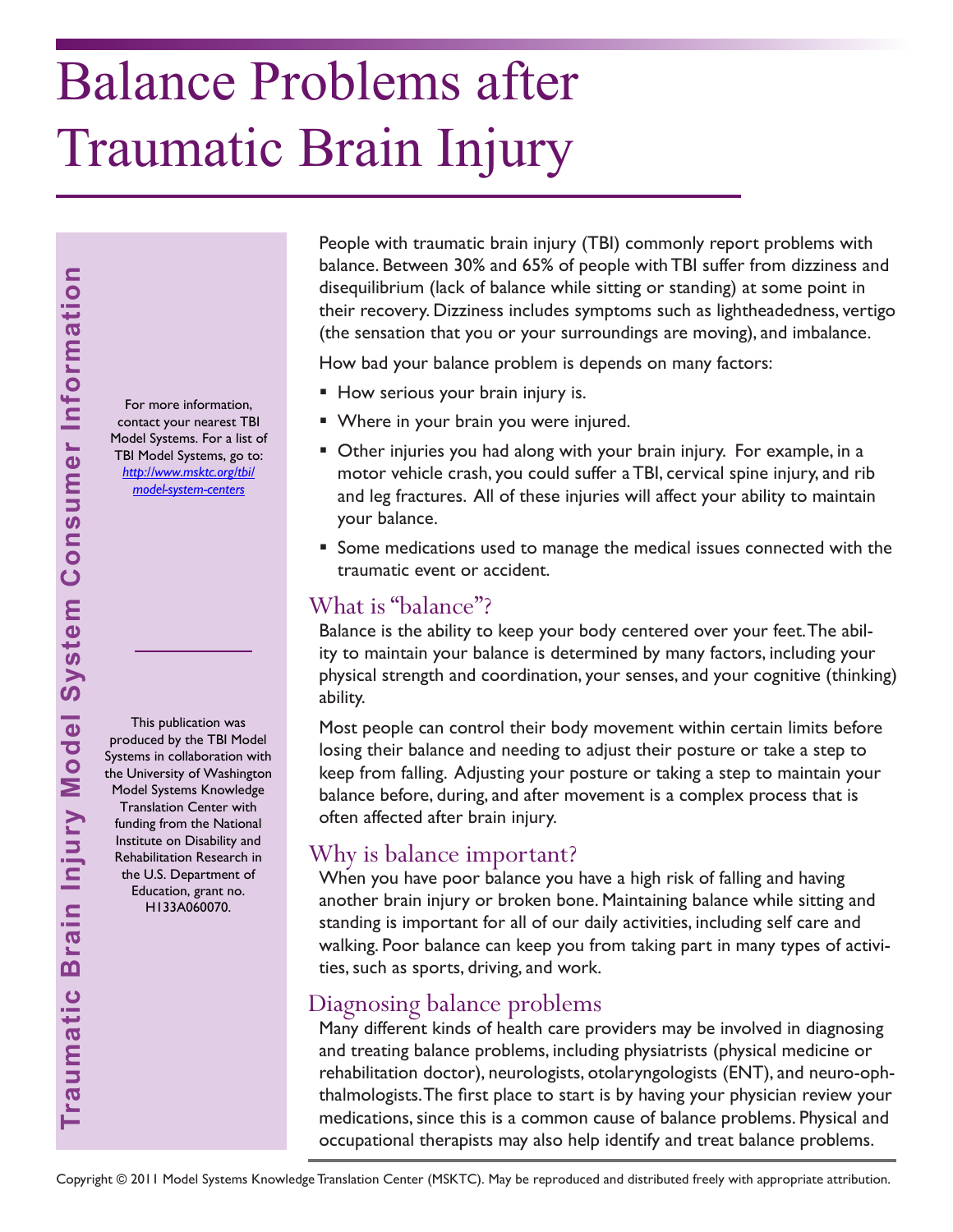Two commonly used tests for identifying balance problems are the Berg Balance Scale and the Dynamic Gait Index. Both of these tests can be used to track your progress as your balance improves with therapy and to provide information about potential risk of falls.

## What are common causes of balance problems after traumatic brain injury?

**Medications:** A number of commonly used medications can cause dizziness, lightheadedness and decreased balance. These include some blood pressure medications, antibiotics, tranquilizers, heart medications, and anti-seizure medications. Ask your doctor if any of the medications you are taking may be causing dizziness or balance problems. A change in medications or dosages may improve the problem.

A drop in blood pressure when standing or sitting up suddenly (called **postural hypotension**) can make you feel lightheaded and dizzy. It may occur when you get up quickly from sitting on the toilet or a chair, or getting out of bed. Having your blood pressure taken while in a lying, sitting and standing position may also help diagnose blood pressure-related balance problems.

Problems with eyesight (**vision impairments**): Eyesight is one of the key senses you need to keep your balance. Eyesight problems such as double vision, visual instability, partial loss of vision, and problems with depth perception can make your balance worse.

**Balance Consumer System System System System System Consumer System Consumer System System System System System System and decreased balance. These independent of the medications can cause dizziness, in and decreased bala** Inner ear problems (**vestibular impairments**): Your inner ear contains many tiny organs that help you keep your balance (called the vestibular system/labyrinth). Your inner ear has three loop-shaped structures (semicircular canals) that contain fluid and have fine, hair-like sensors that monitor the rotation of your head. It also has other structures (otolith organs) that monitor linear movements of your head. These otolith organs contain crystals that make you sensitive to movement and gravity. If your vestibular system is damaged from a head injury, you may have problems with balance, dizziness, or a sudden sensation that you're spinning. Three types of vestibular impairments are:

- **Benign paroxysmal positional vertigo (BPPV)** is one of the most common causes of vertigo. With trauma, the crystals in the inner ear can be moved out of place, making you sensitive to changes in gravity. BPPV is characterized by brief episodes of mild to intense vertigo. Symptoms are triggered by specific changes in head position, such as tipping your head up or down, and by lying down, turning over or sitting up in bed. You may also feel out of balance when standing or walking.
- **Labyrinthine concussion or injury** to the nerve to the vestibular system are also causes of vertigo and imbalance after brain injury.
- **Traumatic endolymphatic hydrops** occurs when there is a disruption of the fluid balance within the inner ear. When this happens, you may have periods of vertigo, imbalance and ringing in your ears that last for hours to days.

Problems with your ability to sense things (**sensory impairments**): For example, nerves in your feet send messages to your brain that help you keep your balance. If these nerves are damaged from your brain injury, your brain may not get the messages it needs. The brain may need to rely more on your eyesight and inner ear to keep your balance.

**Brainstem injury:** A traumatic injury to the brainstem and cerebellum (parts of the brain that control movement) can make it hard for you to walk and maintain your balance.

Leakage of inner ear fluid into the middle ear (called **perilymph fistula)** sometimes occurs after head injury. It can cause dizziness, nausea, and unsteadiness when walking or standing. It can get worse when you are more active and may get better with rest.

**Mental health issues**: Sometimes people with brain injuries have anxiety, depression or a fear of falling. These conditions can cause or increase balance problems. Doctors call this psychogenic dizziness.

#### Treatment options

Balance problems can have many different causes, each one requiring a different treatment. Your doctor, physical and occupational therapists and/